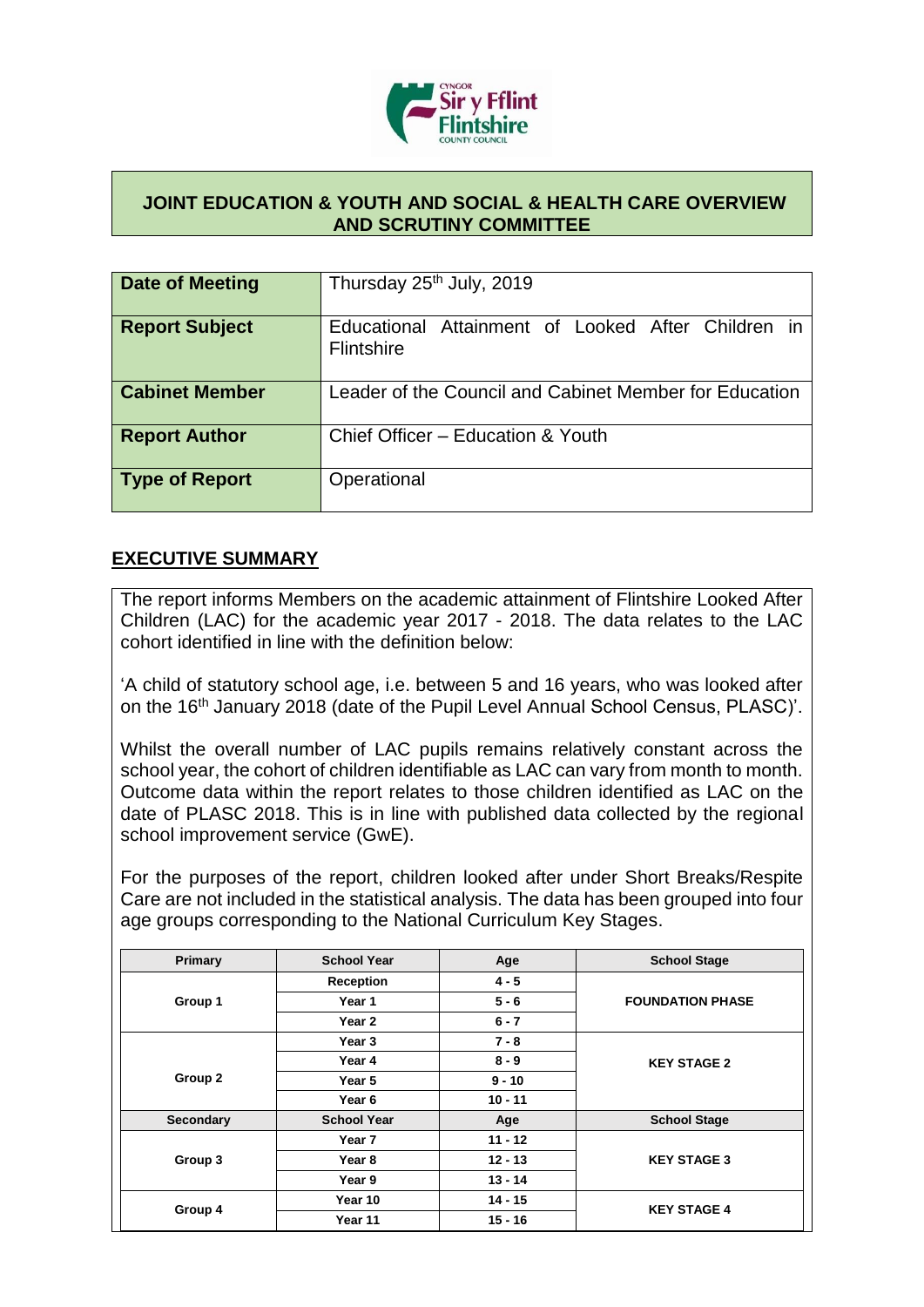|                | <b>RECOMMENDATIONS</b>                                                                                                                                              |
|----------------|---------------------------------------------------------------------------------------------------------------------------------------------------------------------|
|                | For Members to actively engage as Corporate Parents for LAC, promoting<br>awareness and challenging provision within Flintshire educational settings.               |
| $\overline{2}$ | For Members to actively encourage all educational staff to promote the<br>educational welfare of LAC within Flintshire establishments at a 'whole<br>school level'. |

### **REPORT DETAILS**

| 1.00 | <b>EXPLAINING THE EDUCATIONAL ATTAINMENT OF LOOKED AFTER</b>                                                                                                                                                                                                                                                                                                                                                                                                                                                                                                                                                                                                                                                                                                                                                                                                                                                                                                                                   |
|------|------------------------------------------------------------------------------------------------------------------------------------------------------------------------------------------------------------------------------------------------------------------------------------------------------------------------------------------------------------------------------------------------------------------------------------------------------------------------------------------------------------------------------------------------------------------------------------------------------------------------------------------------------------------------------------------------------------------------------------------------------------------------------------------------------------------------------------------------------------------------------------------------------------------------------------------------------------------------------------------------|
|      | <b>CHILDREN IN FLINTSHIRE</b>                                                                                                                                                                                                                                                                                                                                                                                                                                                                                                                                                                                                                                                                                                                                                                                                                                                                                                                                                                  |
| 1.01 | The number of children who are looked after within Flintshire is fairly stable,<br>annually approximately 221, however, the personal circumstances and<br>resulting needs of these individuals varies from year to year. The data<br>included in this report relates to 140 school aged children who were<br>distributed across the academic key stages as follows:                                                                                                                                                                                                                                                                                                                                                                                                                                                                                                                                                                                                                            |
|      | • Foundation Phase - 33 pupils                                                                                                                                                                                                                                                                                                                                                                                                                                                                                                                                                                                                                                                                                                                                                                                                                                                                                                                                                                 |
|      | • Key Stage $2 - 43$ pupils                                                                                                                                                                                                                                                                                                                                                                                                                                                                                                                                                                                                                                                                                                                                                                                                                                                                                                                                                                    |
|      | Key Stage $3 - 42$ pupils<br>Key Stage $4 - 22$ pupils                                                                                                                                                                                                                                                                                                                                                                                                                                                                                                                                                                                                                                                                                                                                                                                                                                                                                                                                         |
| 1.02 | The varying nature of the cohort means that the individuals access their<br>education through a range of educational settings and provision. Many of<br>the children and young people have special educational needs (SEN) and<br>require targeted support and intervention to enable them to engage with the<br>provision available to them. For the majority of children and young people,<br>this can be accessed within mainstream settings however, for a small<br>minority, specialist provision may be required to ensure their needs are<br>effectively met. The figures below show that in line with this, the majority of<br>Flintshire looked after children (LAC) attended mainstream provision with<br>slightly over 20% of the cohort requiring specialist or small group provision.<br>The majority of placements are accessed within Flintshire however, 10% of<br>pupils accessed their education in other Welsh counties and a further 11%<br>accessed provision in England. |
|      | Type of provision accessed by Flintshire LAC in 2017-18<br>78.5% Mainstream LA Maintained Schools<br><b>Pupil Referral Units</b><br>• $4.5\%$<br>15%<br>Non-maintained day/residential school or hospital<br><b>Maintained Special School</b><br>2%                                                                                                                                                                                                                                                                                                                                                                                                                                                                                                                                                                                                                                                                                                                                            |
|      | Further breakdown of the overall cohort indicates that 58% were identified<br>as having SEN with approximately 11% of these having a Statement of SEN,<br>27% at School Action Plus, and 19% at School Action. This is significantly<br>higher than the average expected across the whole school population where                                                                                                                                                                                                                                                                                                                                                                                                                                                                                                                                                                                                                                                                              |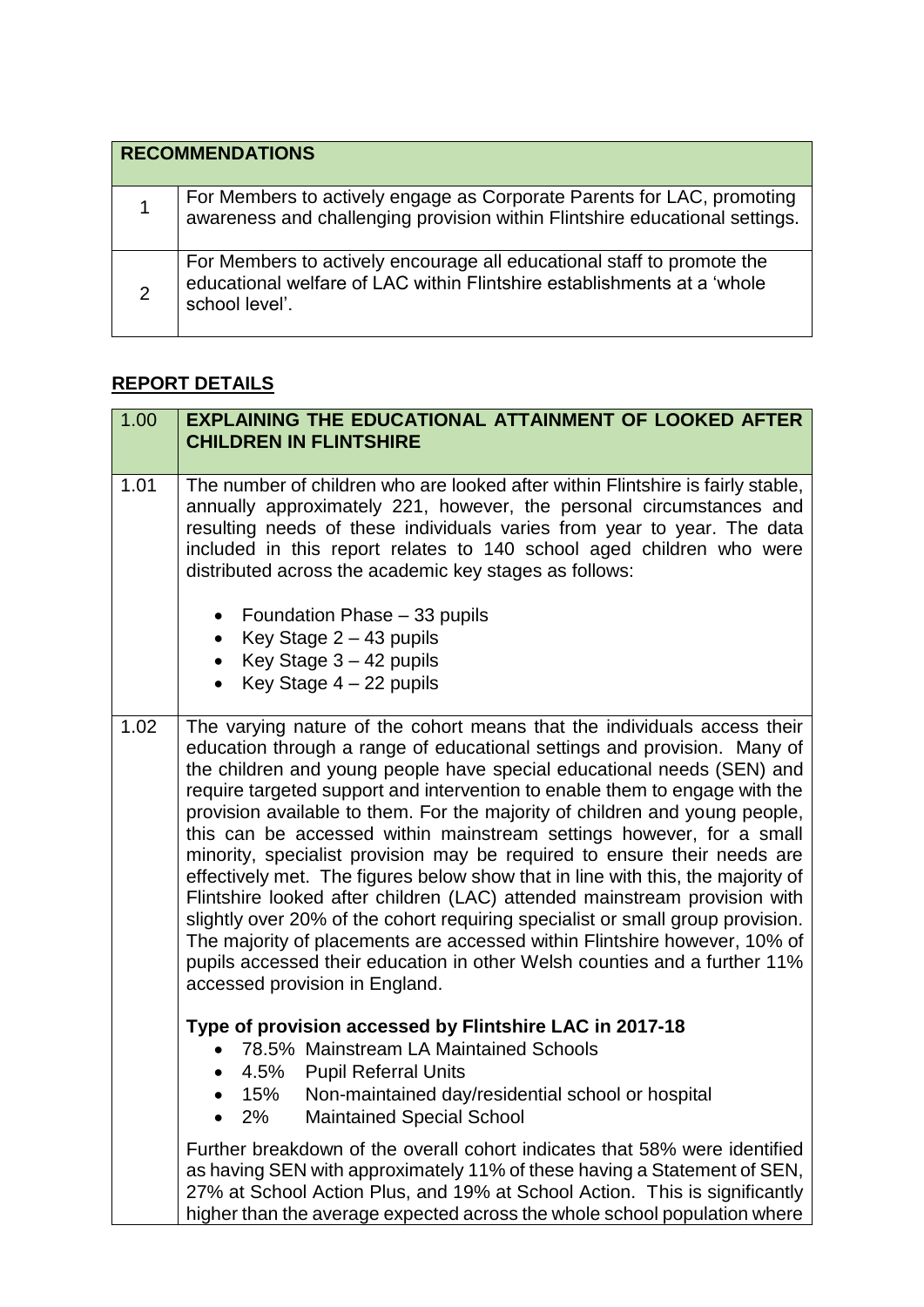|      | typically 20% of children and young people have SEN, only 2% of which<br>would have a Statement.                                                                                                                                                                                                                |
|------|-----------------------------------------------------------------------------------------------------------------------------------------------------------------------------------------------------------------------------------------------------------------------------------------------------------------|
| 1.03 | <b>Learner Outcomes: Foundation Phase</b><br>All Year 2 pupils are subject to the End of Key Stage Assessment which<br>measures their progress against the following outcomes:                                                                                                                                  |
|      | Personal and social development, well-being and cultural diversity<br>$\bullet$<br>(PSD)                                                                                                                                                                                                                        |
|      | Language, literacy and communication skills - English (LCE)<br>Language, literacy and communication skills - Welsh (LCW)<br>Mathematical Development (MDT)                                                                                                                                                      |
|      | The general expectation is that the majority of Year 2 pupils will attain<br>Outcome 5 in each of these areas. To achieve the Foundation Phase<br>Indicator (FPI), the pupils must achieve Outcome 5 in all 4 areas.                                                                                            |
|      | In 2017/18, 8 pupils in Year 2 who were identified as LAC on the census<br>date. Of these, 100% achieved the FPI.                                                                                                                                                                                               |
| 1.04 | <b>Learner Outcomes: Key Stage 2</b>                                                                                                                                                                                                                                                                            |
|      | Reports on attainment at Key Stage 2 (KS2) and Key Stage 3 (KS3) are<br>based on the national baseline Core Subject Indicator (CSI). To achieve the<br>Core Subject Indicator at KS2 the learner must gain a level 4 assessment<br>in all Core Subjects, i.e. Maths, Science and English/Welsh.                 |
|      | There were 13 year 6 LAC pupils who were subject to the end of Key Stage<br>2 assessment. Of these, 8 achieved the expected level (61.5%). All of the<br>5 pupils who didn't achieve the CSI were identified as having SEN with one<br>having a Statement of Special Educational Needs.                         |
| 1.05 | Learner Outcomes: Key Stage 3                                                                                                                                                                                                                                                                                   |
|      | To achieve the Core Subject Indicator at KS3, the learner must gain a level<br>5 assessment in all Core Subjects, i.e. Maths, Science and English/Welsh.                                                                                                                                                        |
|      | Of the 16 year 9 LAC pupils, 10 achieved the expected level for the end of<br>Key Stage 3 CSI. All 6 of the pupils who did not reach the expected level<br>had SEN, with 4 of these having a Statement of Special Educational Need.                                                                             |
| 1.06 | <b>Learner Outcomes: Key Stage 4</b>                                                                                                                                                                                                                                                                            |
|      | Pupils at Key stage 4 (KS4) are measured against a number of outcomes<br>including Level 1 threshold (5 GCSEs, grade A*-G), Level 2 Threshold<br>(5GCSEs, grade A*-C) and Level 2 plus (5 GCSEs A*-C inclusive of Maths<br>and English/Welsh).                                                                  |
|      | There were 8 year 11 LAC who completed end of Key Stage 4 assessments<br>in 2017/18. Of these, 4 achieved the Level 1 Indicator, 1 achieved the Level<br>2 indicator and 1 achieved the Level 2 plus indicator. Of the 2 pupils who<br>did not achieve any of the indicators, one was identified as having SEN. |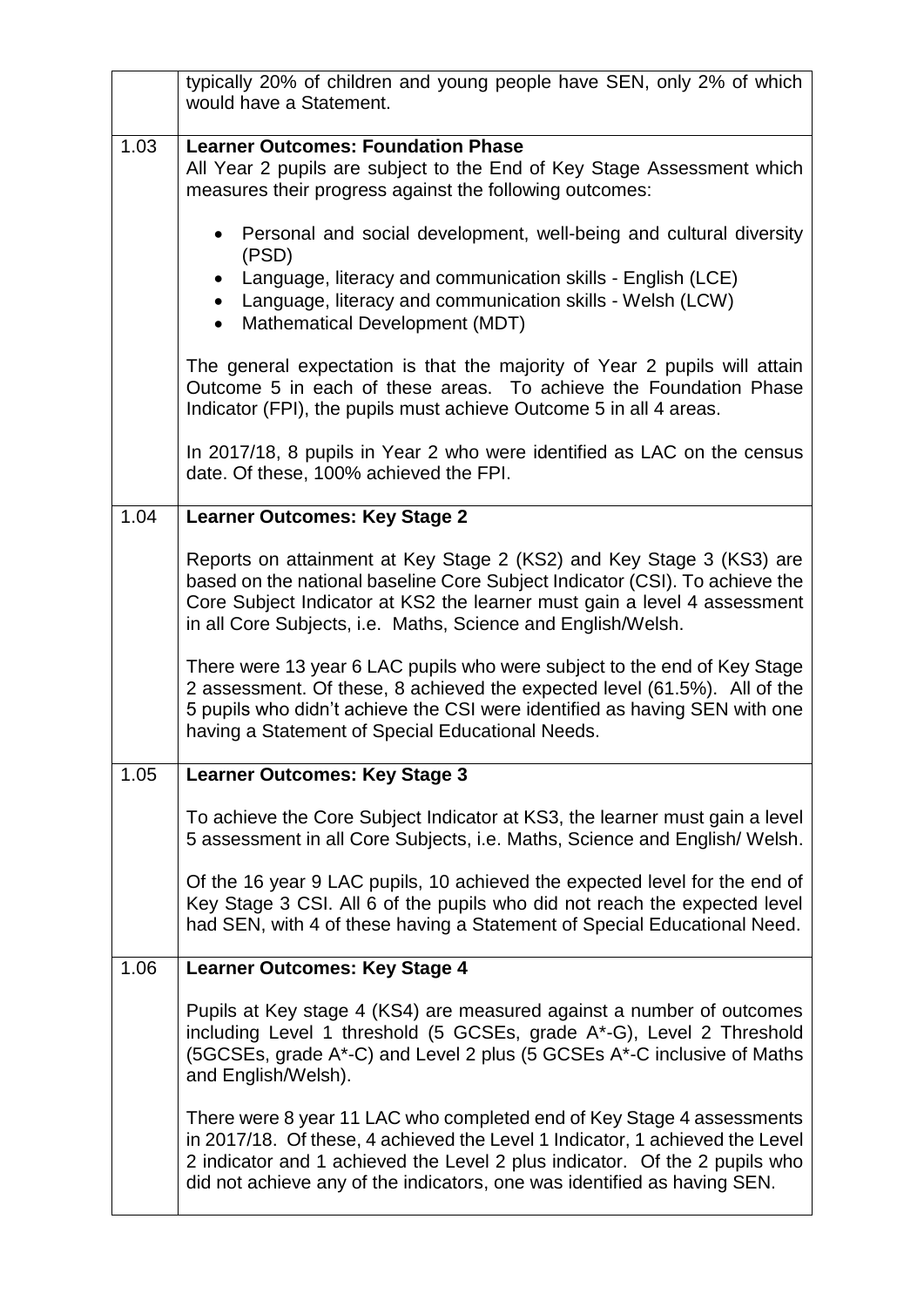| 1.07 |                                                                                                                                                                                                                                                                                                                                                                                                                                                                                                                                                                                                                                                                                                                                                                                                                                                                                                                                                 | <b>Outcomes Summary</b> |                                                                                                                                                                                                                                                                                                                                                                                                                                                                                                                                                                                                                                                                                                                                                            |                 |        |        |                |                  |
|------|-------------------------------------------------------------------------------------------------------------------------------------------------------------------------------------------------------------------------------------------------------------------------------------------------------------------------------------------------------------------------------------------------------------------------------------------------------------------------------------------------------------------------------------------------------------------------------------------------------------------------------------------------------------------------------------------------------------------------------------------------------------------------------------------------------------------------------------------------------------------------------------------------------------------------------------------------|-------------------------|------------------------------------------------------------------------------------------------------------------------------------------------------------------------------------------------------------------------------------------------------------------------------------------------------------------------------------------------------------------------------------------------------------------------------------------------------------------------------------------------------------------------------------------------------------------------------------------------------------------------------------------------------------------------------------------------------------------------------------------------------------|-----------------|--------|--------|----------------|------------------|
|      |                                                                                                                                                                                                                                                                                                                                                                                                                                                                                                                                                                                                                                                                                                                                                                                                                                                                                                                                                 |                         | The number of children undergoing an end of key stage assessment is<br>extremely low making year on year comparison difficult. Pupils undergoing<br>end of key stage assessment in 2017/18 achieved a good level of individual<br>attainment despite in excess of 60% being identified as having SEN. It is<br>important to note that as well as having SEN, many of the pupils across the<br>key stages have experienced significant levels of trauma in their lives. This<br>often translates into a range of difficulties resulting in inconsistent<br>behaviours, dysregulated relationship and trust issues, which impact<br>ultimately on the pupil's ability to form solid foundations within school<br>settings with staff, teachers and/or peers. |                 |        |        |                |                  |
| 1.08 |                                                                                                                                                                                                                                                                                                                                                                                                                                                                                                                                                                                                                                                                                                                                                                                                                                                                                                                                                 | <b>Attendance Rates</b> |                                                                                                                                                                                                                                                                                                                                                                                                                                                                                                                                                                                                                                                                                                                                                            |                 |        |        |                |                  |
|      | The following table shows the attendance rates for LAC for the last 3 years.<br>It can be seen that pupils in 2017/18 achieved higher levels of attendance<br>as compared with the previous 2 years. There was a significant difference<br>in the attendance of KS4 pupils as compared with 2016-17. The impact of<br>this can be seen in the positive outcomes achieved by the pupils this year.<br>Comparison of attendance rates for LAC                                                                                                                                                                                                                                                                                                                                                                                                                                                                                                     |                         |                                                                                                                                                                                                                                                                                                                                                                                                                                                                                                                                                                                                                                                                                                                                                            |                 |        |        |                |                  |
|      |                                                                                                                                                                                                                                                                                                                                                                                                                                                                                                                                                                                                                                                                                                                                                                                                                                                                                                                                                 | All                     | Foundation                                                                                                                                                                                                                                                                                                                                                                                                                                                                                                                                                                                                                                                                                                                                                 | KS <sub>2</sub> | KS3    | KS4    | Number         | Number           |
|      |                                                                                                                                                                                                                                                                                                                                                                                                                                                                                                                                                                                                                                                                                                                                                                                                                                                                                                                                                 | Learners                | Phase                                                                                                                                                                                                                                                                                                                                                                                                                                                                                                                                                                                                                                                                                                                                                      |                 |        |        | at 100%        | less than<br>85% |
|      | 2017-<br>2018                                                                                                                                                                                                                                                                                                                                                                                                                                                                                                                                                                                                                                                                                                                                                                                                                                                                                                                                   | 94.52%                  | 93.72%                                                                                                                                                                                                                                                                                                                                                                                                                                                                                                                                                                                                                                                                                                                                                     | 95.17%          | 94.08% | 95.61% | 20             | 11               |
|      | 2016-<br>2017                                                                                                                                                                                                                                                                                                                                                                                                                                                                                                                                                                                                                                                                                                                                                                                                                                                                                                                                   | 90.84%                  | 88.86%                                                                                                                                                                                                                                                                                                                                                                                                                                                                                                                                                                                                                                                                                                                                                     | 95.37%          | 95.95% | 85.01% | 6              | 20               |
|      | $2015 -$<br>2016                                                                                                                                                                                                                                                                                                                                                                                                                                                                                                                                                                                                                                                                                                                                                                                                                                                                                                                                | 93.80%                  | 86.29%                                                                                                                                                                                                                                                                                                                                                                                                                                                                                                                                                                                                                                                                                                                                                     | 96.97%          | 95.40% | 95.49% | $\overline{2}$ | 9                |
|      |                                                                                                                                                                                                                                                                                                                                                                                                                                                                                                                                                                                                                                                                                                                                                                                                                                                                                                                                                 |                         |                                                                                                                                                                                                                                                                                                                                                                                                                                                                                                                                                                                                                                                                                                                                                            |                 |        |        |                |                  |
| 1.09 | <b>Exclusion Rates</b><br>There were 10 LAC who were excluded from school in 2017/18 which was<br>a reduction on the 15 who were excluded in the previous year. The number<br>of fixed term exclusions (FTE) remained fairly static, 48 in 2016/17 and 47<br>in 2017/18. There was a noticeable shift in that all FTE in the last academic<br>year were for pupils in the secondary sector, whereas there were 5 primary<br>aged pupils in the previous year. There was 1 pupil who was permanently<br>excluded in 2017/18, an increase from the previous year.<br>exclusion<br><b>The</b><br>main<br>for<br>verbal<br>physical<br>reasons<br>were<br>and<br>aggression/threatening behaviour and towards staff or pupils.<br>Schools<br>continue to engage services to support pupils in need of additional<br>intervention to reduce the risk of exclusion and are trying to be creative in<br>their use of the LAC Pupils Development Grant. |                         |                                                                                                                                                                                                                                                                                                                                                                                                                                                                                                                                                                                                                                                                                                                                                            |                 |        |        |                |                  |
| 1.10 |                                                                                                                                                                                                                                                                                                                                                                                                                                                                                                                                                                                                                                                                                                                                                                                                                                                                                                                                                 |                         | <b>LAC Educational Support, Provision and Coordination</b>                                                                                                                                                                                                                                                                                                                                                                                                                                                                                                                                                                                                                                                                                                 |                 |        |        |                |                  |
|      |                                                                                                                                                                                                                                                                                                                                                                                                                                                                                                                                                                                                                                                                                                                                                                                                                                                                                                                                                 | of vulnerable learners. | The education of looked after children is a high priority in Flintshire and<br>many initiatives have been instigated to improve the outcomes for this group                                                                                                                                                                                                                                                                                                                                                                                                                                                                                                                                                                                                |                 |        |        |                |                  |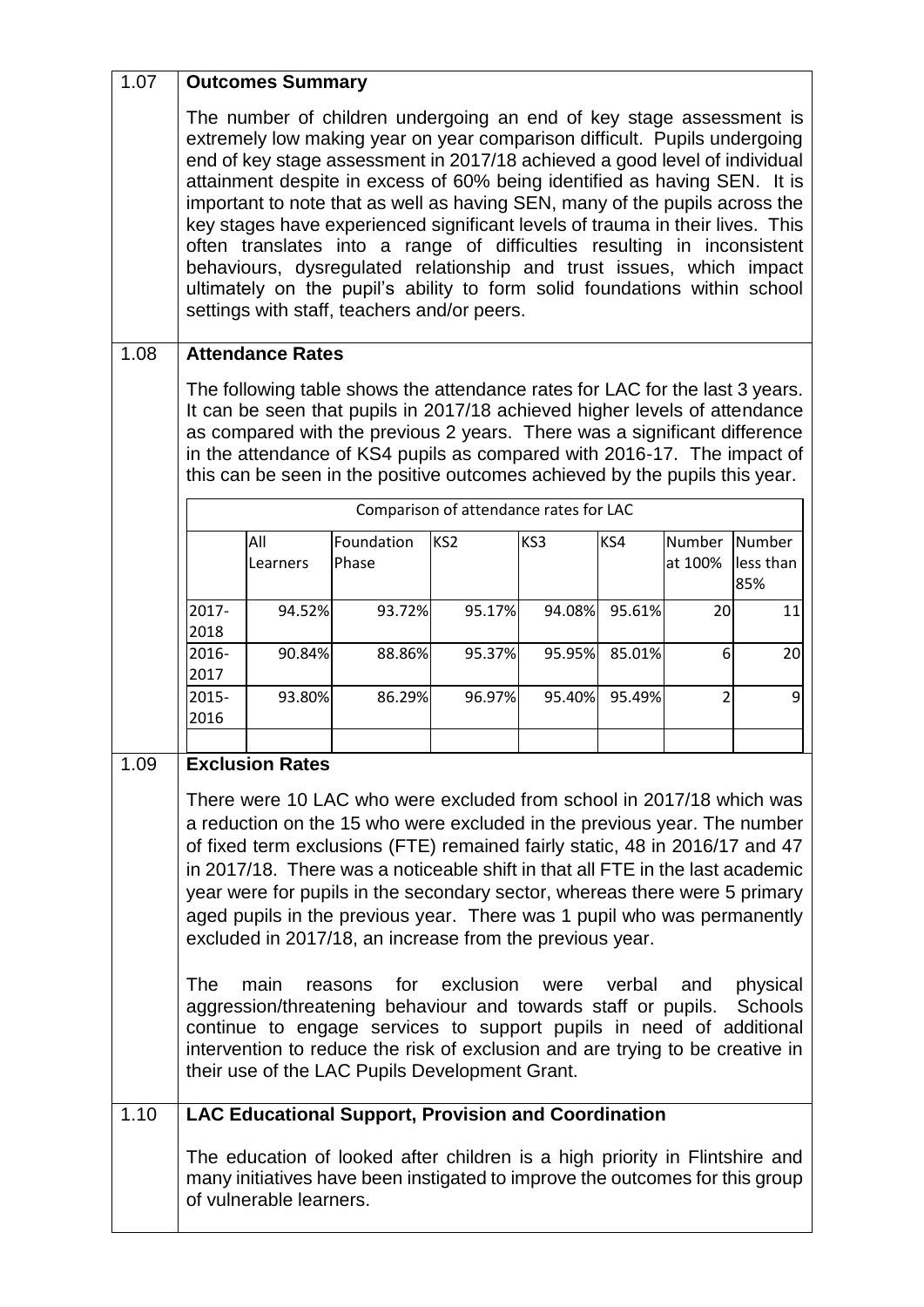Flintshire officers have worked collaboratively with colleagues in GwE, the regional school improvement service, which oversees the expenditure of the PDG, to ensure that schools are aware of the funding and that it is allocated appropriately to those that need it most. Schools are required to submit bids and these are scrutinised to ensure the funding is targeted at LAC to support their academic achievement.

The Pupil Development Grant (PDG) for 2017-18 was allocated to the following areas:

- After school 1:1 tuition for Key Stage 3 & 4 learners in core subjects
- Play Therapy
- Nurture group provision
- Hopes and Dreams Project
- Braveheart Training
- Lego Therapy
- Residential Trips
- Forest School
- Additional Teaching Assistant and Teacher support
- Purchase of IPads and relevant software
- Creative Arts Resources
- Hidden Sentence Training
- Literacy and phonics, language/communication aids and programmes
- Unearthing Programme
- Staff training on: leadership, water activities, bush craft
- Handwriting Support Training
- Music Lessons
- Yoga for Children
- Playful Futures Training
- Lunchtime Assistant
- Thrive Training/Resources
- Theraplay Conference

Training has also been identified as a key priority for all Flintshire staff who support LAC. Specific training has been provided to 40 delegates in the form of two days of Hidden Sentence training, provided by Barnardo's Cymru. This raises awareness of the impact on children and families of having a relative in prison.

On-going workshops and networking events continue to 'up-skill' staff and develop awareness to all school staff of the needs of children who have difficulties in making positive relationships due to past distress. Child Mental Health and Trauma is a key area of focus which has been identified by Flintshire staff, with the aim to better understand the need of the child and better support the staff who engage with them. To further support schools, the local authority has purchased a licence for each school to access the Boxall Profiling tool. This provides a framework for the precise assessment of children and young people's social and emotional aptitudes. It provides staff with insights, allowing teachers to think about what lies behind the pupil's behaviour, and how to plan for effective intervention.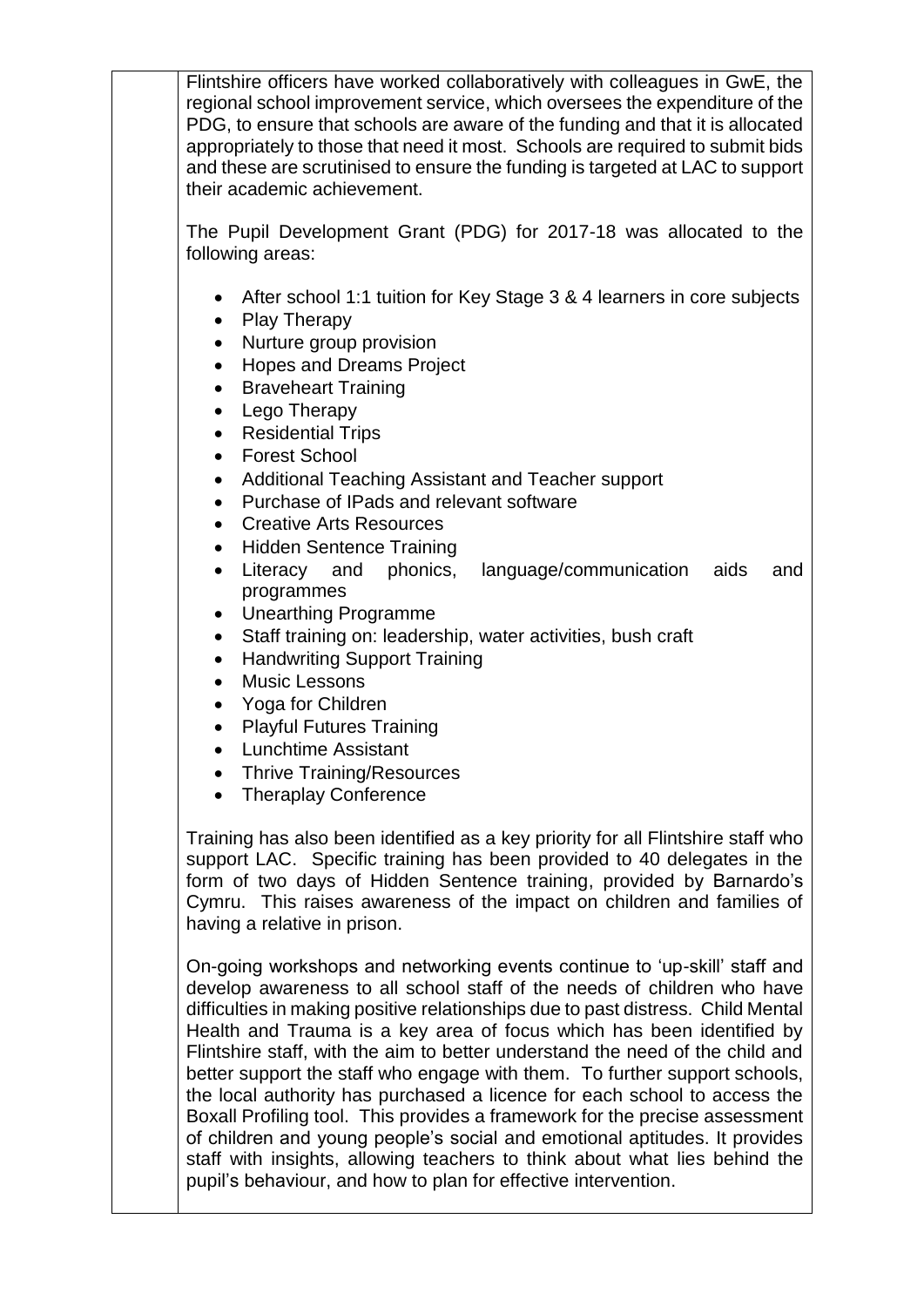Communication and interaction with a wider range of interventions such as curriculum enrichment opportunities and personalised support through TRAC has also supported a reduction in the number of LAC learners who become NEET (Not in Education Employment or Training) as individual cases are identified in a timely manner resulting in referrals to appropriate partners/providers.

## **2.00 RESOURCE IMPLICATIONS**

| 2.01 | The PDG offers additional funding to schools and LAs to supplement and                           |
|------|--------------------------------------------------------------------------------------------------|
|      | enhance the provision for LAC. A key role of the LAC Education Coordinator                       |
|      | is to ensure that schools maximise the use and impact of this at a time of                       |
|      | financial pressure, with a view to reducing the need for non-maintained<br>specialist provision. |
|      |                                                                                                  |

| 3.00 | <b>CONSULTATIONS REQUIRED / CARRIED OUT</b> |
|------|---------------------------------------------|
| 3.01 | None required.                              |

| 4.00 | <b>RISK MANAGEMENT</b>                                                                                                                                                                                                                                                                                                                                   |
|------|----------------------------------------------------------------------------------------------------------------------------------------------------------------------------------------------------------------------------------------------------------------------------------------------------------------------------------------------------------|
| 4.01 | The risks associated with the effective use and allocation of the PDG are<br>managed in partnership with GwE.                                                                                                                                                                                                                                            |
| 4.02 | Expenditure on specialist non-maintained 'Out of County' provision<br>constitutes an ongoing financial risk to the both the Education & Youth and<br>Social Services Portfolios. This is subject to ongoing review through the<br>relevant Programme Boards, with officers from both portfolios exploring<br>ways to reduce the level of OOC placements. |

| 5.00 | <b>APPENDICES</b> |
|------|-------------------|
| 5.01 | None.             |

# **6.00 LIST OF ACCESSIBLE BACKGROUND DOCUMENTS** 6.01 None. **Contact Officer:** Jeanette Rock, Senior Manager – Inclusion & Progression **Telephone:** 01352 704017 **E-mail:** [jeanette.rock@flintshire.gov.uk](mailto:jeanette.rock@flintshire.gov.uk)